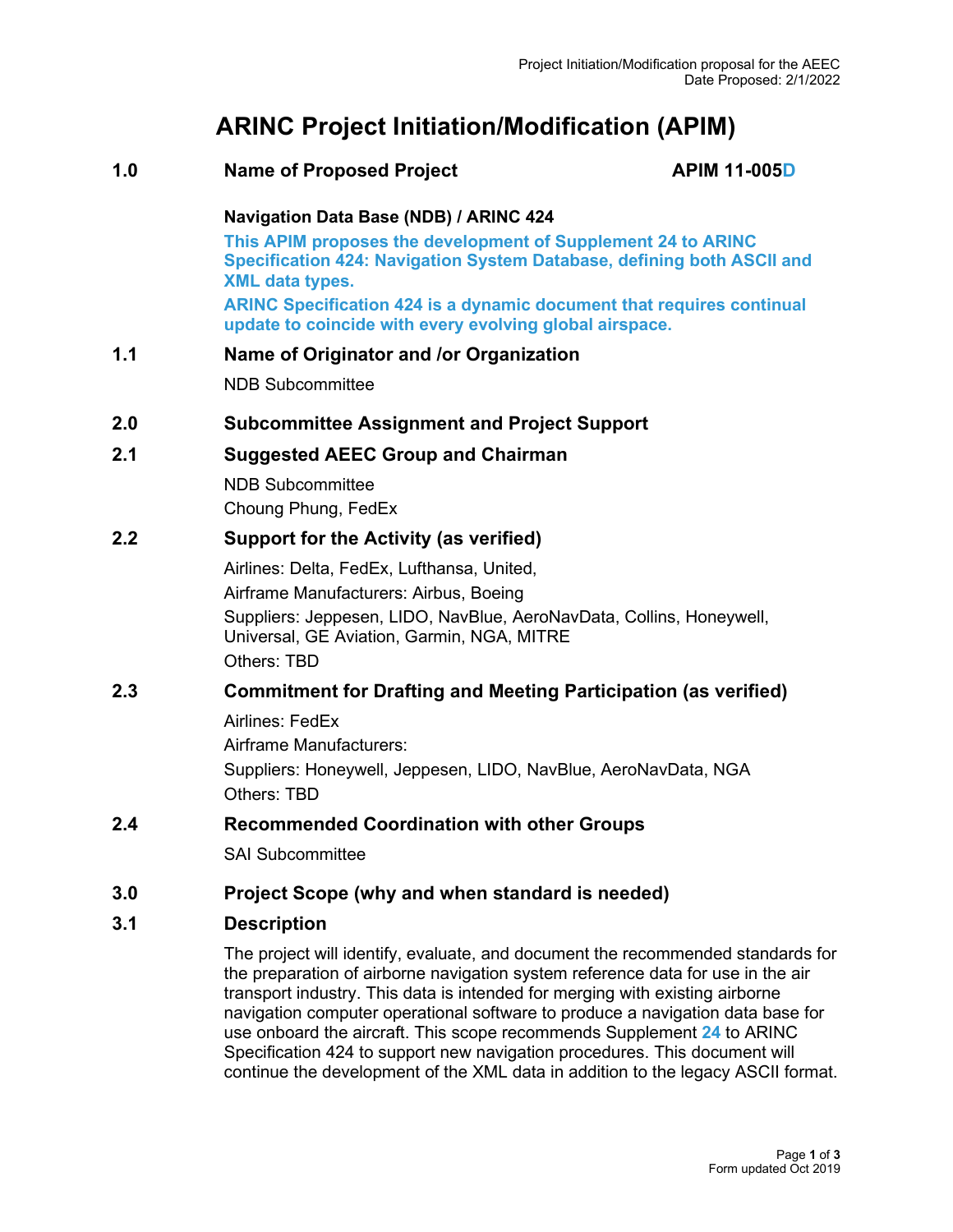## **3.2 Planned usage of the ARINC Standard**

**4.0 Benefits**

Note: New airplane programs must be confirmed by the aircraft manufacturer prior to completing this section.

|     | New aircraft developments planned to use this specification                       | yes $\boxtimes$ no $\Box$    |  |  |  |  |
|-----|-----------------------------------------------------------------------------------|------------------------------|--|--|--|--|
|     | Airbus: (aircraft & date)                                                         |                              |  |  |  |  |
|     | Boeing (aircraft & date)                                                          |                              |  |  |  |  |
|     | Other: (manufacturer, aircraft & date)                                            |                              |  |  |  |  |
|     | Modification/retrofit requirement                                                 | yes $\boxtimes$ no $\square$ |  |  |  |  |
|     | Specify: (aircraft & date)                                                        |                              |  |  |  |  |
|     | Needed for airframe manufacturer or airline project                               | yes $\Box$ no $\boxtimes$    |  |  |  |  |
|     | Specify: (aircraft & date)                                                        |                              |  |  |  |  |
|     | Mandate/regulatory requirement                                                    | yes $\boxtimes$ no $\square$ |  |  |  |  |
|     | Program and date: (program & date)                                                |                              |  |  |  |  |
|     | Is the activity defining/changing an infrastructure standard?                     | yes $\Box$ no $\boxtimes$    |  |  |  |  |
|     | Specify (e.g., ARINC 429)                                                         |                              |  |  |  |  |
|     | When is the ARINC standard required? ________(month/year)___________              |                              |  |  |  |  |
|     | What is driving this date? _______(state reason)________________________________  |                              |  |  |  |  |
|     | Are 18 months (min) available for standardization work? yes $\boxtimes$ no $\Box$ |                              |  |  |  |  |
|     |                                                                                   |                              |  |  |  |  |
|     | Are Patent(s) involved?                                                           | yes $\Box$ no $\boxtimes$    |  |  |  |  |
|     | If YES please describe, identify patent holder: ________________________________  |                              |  |  |  |  |
| 3.3 | <b>Issues to be Worked</b>                                                        |                              |  |  |  |  |
|     | (Describe the major issues to be addressed.)                                      |                              |  |  |  |  |
| 3.4 | <b>Security Scope</b>                                                             |                              |  |  |  |  |
|     | Is Cyber Security Impacted (if YES, check box(es) below)                          | yes $\boxtimes$ no $\square$ |  |  |  |  |
|     | <b>Aircraft Control Domain</b>                                                    | yes $\boxtimes$ no $\square$ |  |  |  |  |
|     | Airline Information Services Domain                                               | yes $\Box$ no $\Box$         |  |  |  |  |
|     | PAX Information and Entertainment Systems                                         | yes $\Box$ no $\Box$         |  |  |  |  |
|     |                                                                                   | yes $\boxtimes$ no $\square$ |  |  |  |  |
|     | Include provisions to ensure XSD files are protected from mishandling.            |                              |  |  |  |  |
| 4.0 | <b>Benefits</b>                                                                   |                              |  |  |  |  |
| 4.1 | <b>Basic Benefits</b>                                                             |                              |  |  |  |  |
|     | Operation enhancements                                                            | yes $\boxtimes$ no $\Box$    |  |  |  |  |
|     | For equipment standards:                                                          |                              |  |  |  |  |
|     | a) Is this a hardware characteristic?                                             | yes $\Box$ no $\boxtimes$    |  |  |  |  |
|     | Is this a software Characteristic:<br>b)                                          | yes $\boxtimes$ no $\square$ |  |  |  |  |
|     | Interchangeable interface definition?<br>C)                                       | yes ⊠ no □                   |  |  |  |  |